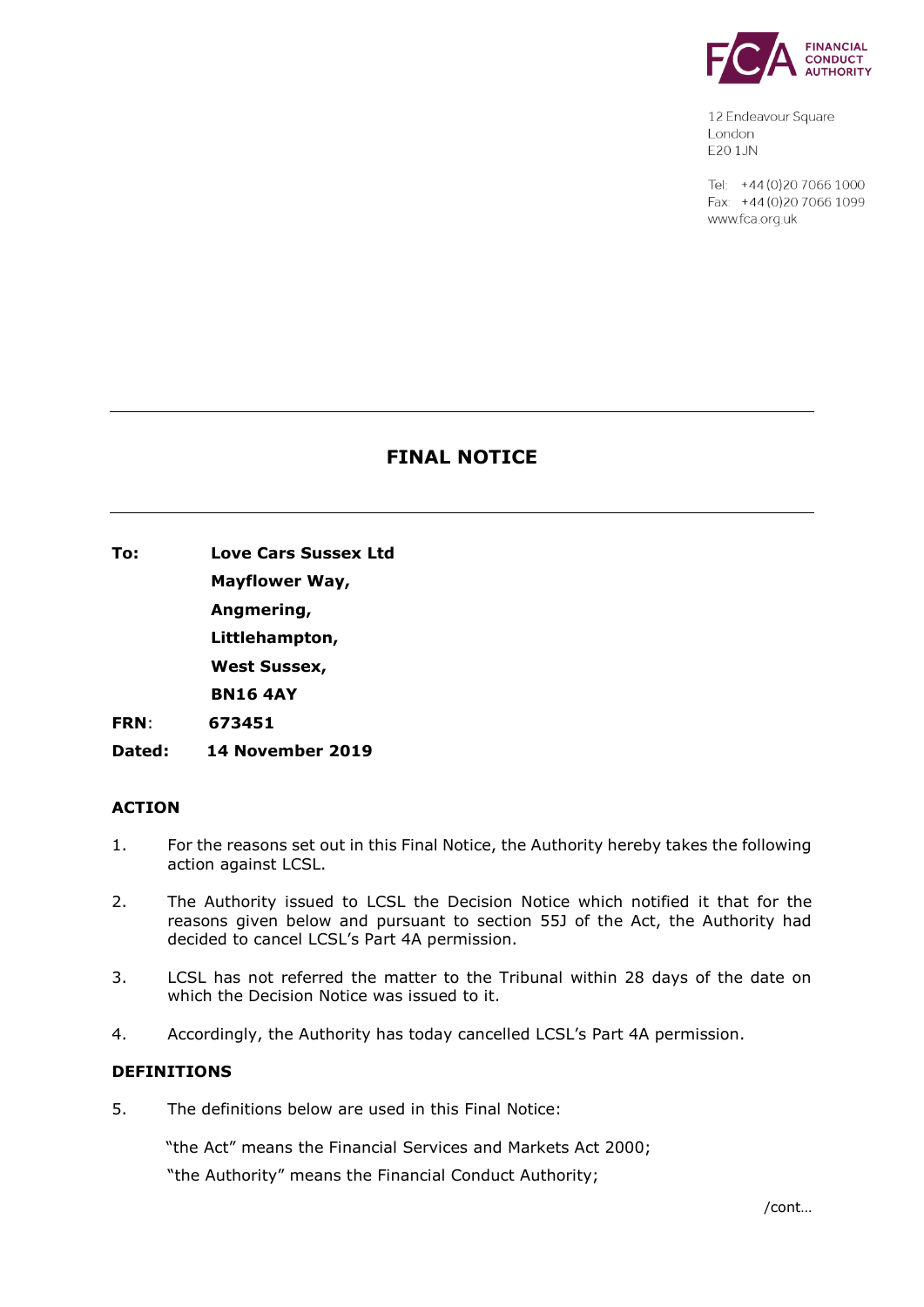"the Decision Notice" means the Decision Notice issued to CCCL dated 22 July 2019;

"LCSL" means Love Cars Sussex Ltd;

- "LCSL's Part 4A permission" means the permission granted by the Authority to LCSL pursuant to Part 4A of the Act;
- "the Return" means the CCR007 return for the period ended 30 November 2018, which LCSL was due to submit to the Authority by 16 January 2019;
- "the suitability Threshold Condition" means the Threshold Condition set out in paragraph 2E of Schedule 6 to the Act;
- "the Threshold Conditions" means the threshold conditions set out in Schedule 6 to the Act;
- "the Tribunal" means the Upper Tribunal (Tax and Chancery Chamber); and

"the Warning Notice" means the Warning Notice issued to LCSL dated 26 June 2019.

### **REASONS FOR ACTION**

- 6. On the basis of the facts and matters and conclusions described in the Warning Notice and in the Decision Notice, it appears to the Authority that LCSL is failing to satisfy the suitability Threshold Condition, in that the Authority is not satisfied that LCSL is a fit and proper person having regard to all the circumstances, including whether LCSL managed its business in such a way as to ensure that its affairs were conducted in a sound and prudent manner.
- 7. This is because LCSL has failed to comply with the regulatory requirement to submit the Return. LCSL has not been open and co-operative in all its dealings with the Authority, in that LCSL has failed to respond adequately to the Authority's repeated requests for it to submit the Return, and has thereby failed to comply with Principle 11 of the Authority's Principles for Businesses and to satisfy the Authority that it is ready, willing and organised to comply with the requirements and standards under the regulatory system.
- 8. These failures, which are significant in the context of LCSL's suitability, lead the Authority to conclude that LCSL has failed to manage its business in such a way as to ensure that its affairs are conducted in a sound and prudent manner, that it is not a fit and proper person, and that it is therefore failing to satisfy the Threshold Conditions in relation to the regulated activities for which LCSL was granted a Part 4A permission.

### **DECISION MAKER**

9. The decision which gave rise to the obligation to give this Final Notice was made by the Regulatory Decisions Committee.

#### **IMPORTANT**

10. This Final Notice is given to LCSL in accordance with section 390(1) of the Act.